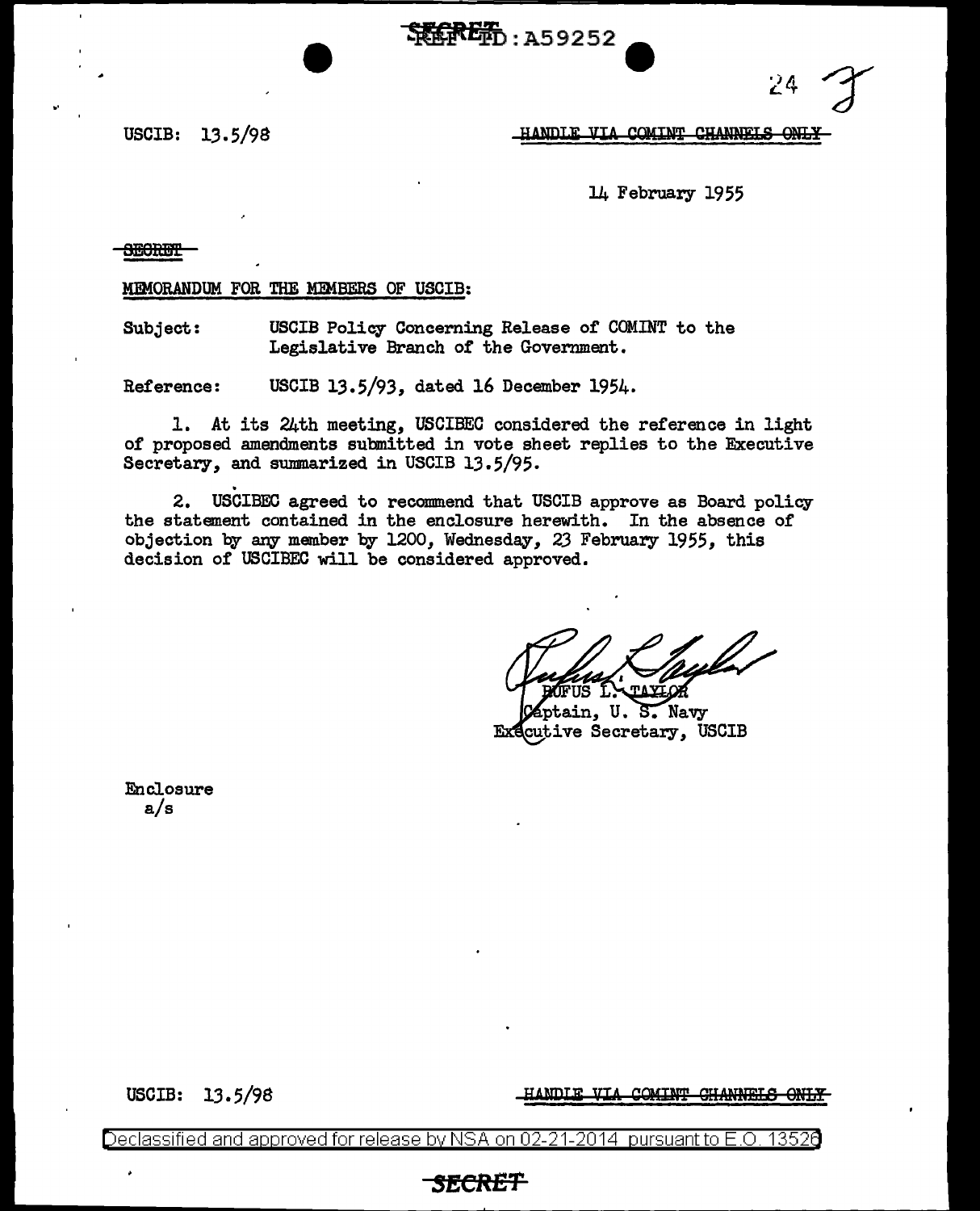

( Please destroy the enclosure with USCIB 13.5/98 and substitute therefore the attached corrected enclosure.